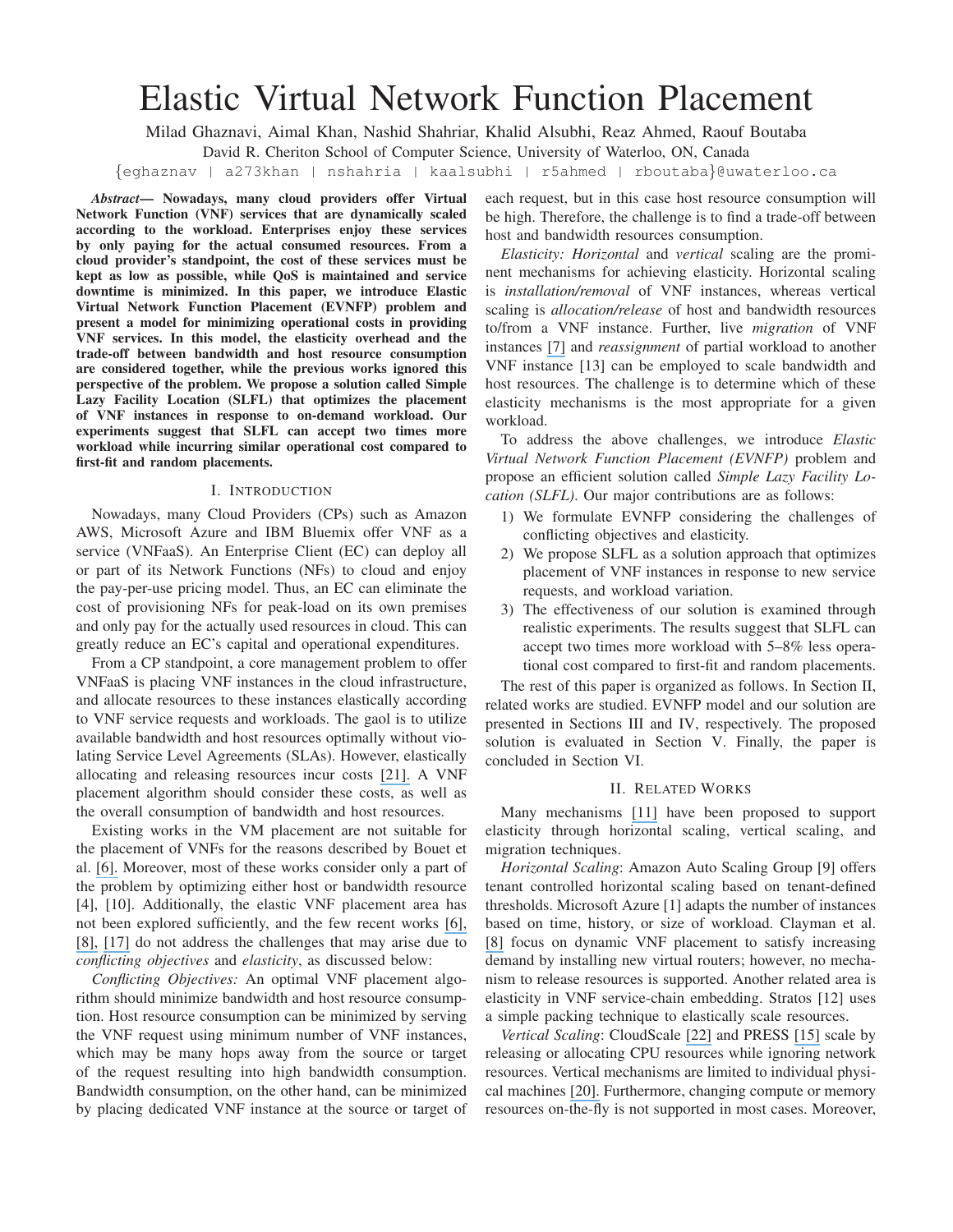Table I: Comparison of EVNFP to the Most Related Works

| Paper                                      | Host | Bandwidth | Elasticity |
|--------------------------------------------|------|-----------|------------|
| <b>EVNFP</b>                               |      |           |            |
| Elasticity in cloud [15], [21], [22]       |      |           |            |
| Dynamic VM Placement [21], [23]            |      |           |            |
| Network-Aware VM Placement [5], [18], [19] |      |           |            |
| vDPI Placement [6]                         |      |           |            |
|                                            |      |           |            |

it requires rebooting the system causing SLA violations. Therefore, CPs do not encourage vertical scaling mechanisms.

*Migration*: Migration is a popular technique to achieve elastic VM placement and better server and network consolidation. pMapper [23] considers VM migration cost in its greedy heuristics to solve the optimal VM placement problem. Entropy [16] models the optimal VM placement as a variant of the vector bin-packing. However, both pMapper and Entropy ignore network requirement and locality in placement decisions. Kingfisher [21] employs both vertical and horizontal elasticity mechanisms by allocating more host resources, installing and migrating VM instances. It optimizes host resources from tenants standpoint while considering delay of these mechanisms. Although, bandwidth resources are ignored.

MCRVMP [5] addresses the static VM placement problem to satisfy the time-varying traffic demands of the VMs in addition to CPU and memory requirements. TVMPP [19] strives to reduce the aggregate traffic. However, it can lead congested links by ignoring link capacity constraints. The authors of NAVP [18] focus on consolidating as much traffic demands as possible over the same set of network links in order to reduce the total energy consumption.

Recently, Bouet et al. [6] studied the placement of virtual DPI engines to optimize both the number of installed engines and their network footprint. However, the formulated problem is static and cannot handle elastic VNF placement.

Table I briefly compares the most related works mentioned above. It is evident from the table that none of the existing works consider all three aspects considered by EVNFP.

## III. ELASTIC VIRTUAL NETWORK FUNCTION PLACEMENT

From a cloud provider perspective, a VNF request can be modeled as follows: traffic (stream of packets) originating from a source is routed to a VNF instance, where the packets are processed and forwarded to a target. If the source or target is outside the datacenter, we can assume a border router as the source or target of the traffic. VNF instances reside at hosts within datacenter.

We are interested in an optimal cost-aware elastic placement of VNF instances involving (i) selecting an optimal set of hosts on which VNF instances are placed (ii) optimally allocating bandwidth resources to route service traffic, and (iii) applying the most cost-effective elasticity mechanism.

*When to elastically scale?* Resources must be scaled in response to two events: i) *Demand arrival*: when workload increases or a new service request is received; and ii) *Demand departure*: when one unit of service traffic drops. In addition, for the sake of simplicity, we assume that each demand consists of one unit of traffic transmitted from its source to a VNF instance and delivered to its target, and requires a unit of VNF resource to be served.

*How to elastically scale?* Due to the inflexibility in vertical scaling, we opt for horizontal scaling. We also assume one VNF instance-type. A small instance-type is lightweight, can be easily distributed over the network and instantiated ondemand. Moreover, having multiple instance-types unnecessary complicates management tasks. In summary, we consider following elasticity mechanisms: *Installing* a new VNF instance, *Removing* an existing VNF instance, *Migrating* a VNF instance, and *Reassigning* a demand to another VNF instance.

Fig. 1 depicts the above elasticity mechanisms. Initially in Fig. 1a, traffic from 3 requests is served by a single VNF instance  $v$ . After sometime the traffic of the first request increases. To accommodate this new workload, a new VNF  $v^*$  is instantiated and the first request is reassigned to  $v^*$ (Fig. 1b). Then, traffic of the second request terminates, and allocated resources for this request are released. Because,  $v$ is still serving the third request, it is migrated to a more optimal location to reduce bandwidth usage (Fig. 1c). Next, third request terminates, and VNF instance  $v$  is removed to save host resources (Fig. 1d).

## *A. Notation*

*1) Data Center Network:* The data center network is denoted as a graph  $G = (N, A)$ , where N is a set of switches and hosts, while  $A$  is a set of links (arcs). We identify host nodes by  $N_H$ . Capacity of host  $n \in N_H$  is denoted by the maximum number of VNF instances that can be installed on *n*. Let  $c_n(t)$  denote the available capacity of  $n \in N_H$  at time t. Let  $w_{mn}$  and  $c_{mn}(t)$  represent weight and capacity at time t of arc  $(m, n) \in A$ , respectively.

2) *Demand:*  $D(t)$  is the set of demands at time t. A demand  $d \in D(t)$  is identified by its two endpoints, source  $m_d \in N$ and target  $n_d \in N$ . Let *demand nodes* refer to sources and targets. A demand needs a unit of traffic  $b$  and a unit VNF resource to be served.

*3) VNF Instance:*  $V(t)$  is the set of installed VNF instances at time t.  $c_v(t)$  denotes the number of demands that VNF instance  $v$  can serve at time  $t$ . As we use one instance-type, we assume the maximum capacity is  $C$ . To show assignments of demands to VNF instances, we use two maps at time t:  $D<sub>v</sub>(t)$ denoting a set of demands assigned to v and  $v_d(t)$  representing the VNF instance to which demand  $d$  is assigned.

#### *B. Simplified Model*

We refine the above model from two aspects in order to simplify our formulation. First, host and VNF instance constraints are transformed to arc bandwidth capacity constraints; second, demands are simplified:

*1)* Constraints Transformation: For each host  $n \in N_H$ ,  $c_n(0)$  nodes are added, and we assume that VNF instances are installed on these nodes. These nodes are called *VNF*  $nodes.$  Imagine a VNF instance  $v$  is installed on  $n$  at time t, and n still has capacity of  $c_n(t) = 2$ . As shown in Fig. 2a, three nodes are added.  $F_n(t)$  denotes these nodes, and  $F(t) = \bigcup_{n \in N_H} (F_n(t))$ . Each  $m \in F_n(t)$  is connected to n via arc  $(m, n)$ . The capacity of arcs initially are set to  $2 \times b \times C$ ,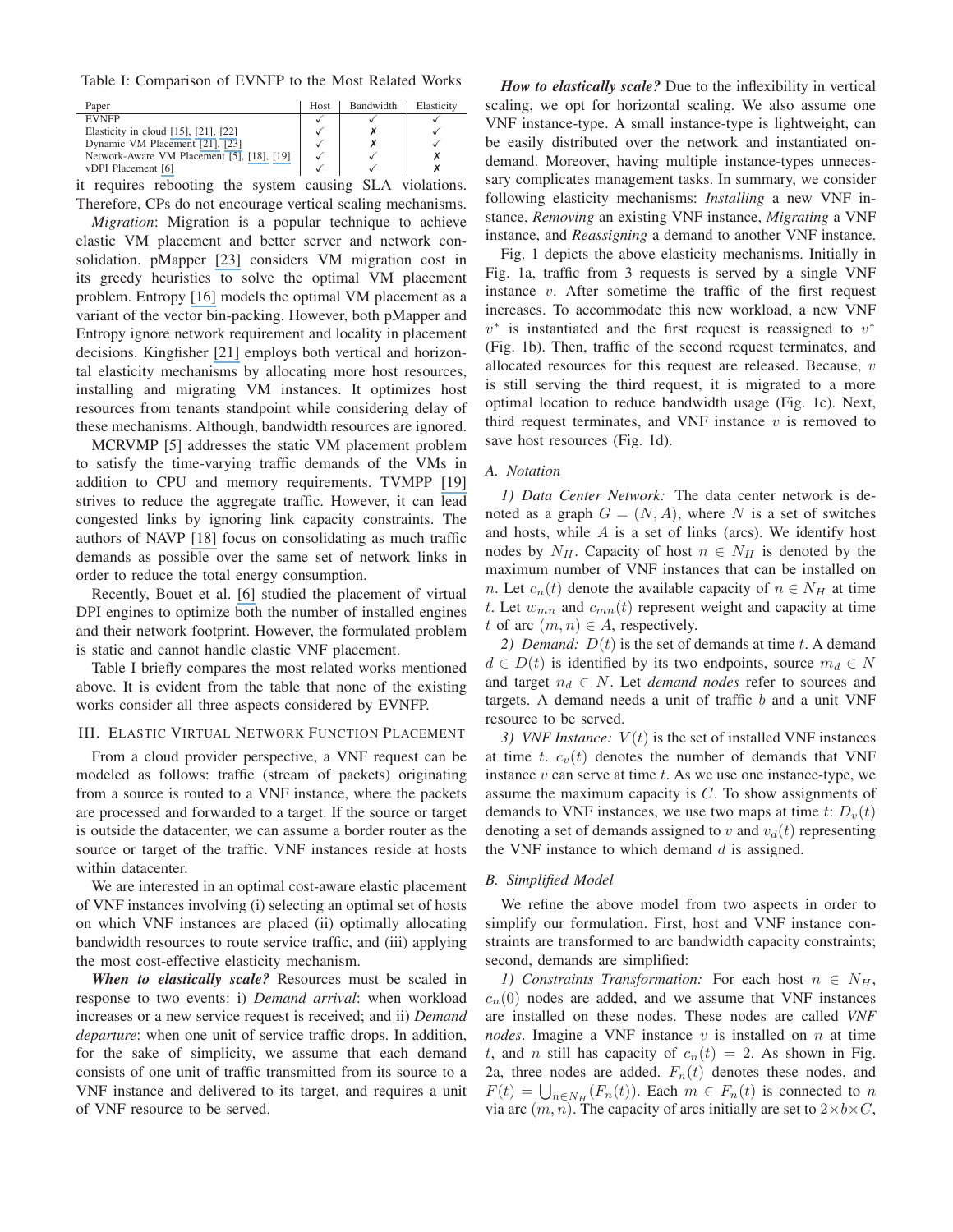

Figure 2: Simplified Model

as at most, traffic of  $C$  number of demands enters and leaves  $m$ . These arcs force that no traffic can enter a VNF instance node; however, this does not change the problem, because we can assume that the demand traffic is sent to a demand source from the VNF instance node, instead of the opposite direction (Fig. 2b). Let  $A_n^F(t)$  represent the arcs connecting VNF nodes to the node n, and  $A_F(t) = \bigcup_{n \in N_H} (A_n^F(t)).$ Finally, let  $n_v(t) \in F(t)$  be the VNF instance node hosting VNF instance v at time t, and  $N_V(t) = \bigcup_{v \in V(t)} \{n_v(t)\}.$ 

2) Simplifying Demands: By previous transformation, we assume that VNF instances send the traffic to demand nodes. We add a node  $q_d$  called Qanat to the graph for each demand  $d \in D(t)$ . Traffic is now received in  $q_d$  instead of  $m_d$  and  $n_d$ (Fig. 2c). Let  $Q(t) = \bigcup_{d \in D(t)} \{q_d\}$  denotes all Qanat nodes at time t. A  $q_d$  is connected to  $m_d$  and  $n_d$  via arcs  $(m_d, q_d)$ and  $(n_d, q_d)$ . The capacity of these arcs initially are set to b, and their weights are set to 0. These two arcs ensure that if traffic reaches  $q_d$ , it has met  $m_d$  and  $n_d$  earlier.

## C. Mathematical Model

A discrete-time system is considered to model the problem in which time is divided into equal slots  $0 \le t \le T$ .

*I*) *Decision Variables:*  $x_{mn}^d(t) \in \mathbb{R}$  is the amount of traffic for demand d on arc  $(m, n) \in A$  at time t. We derive two variables  $y_n^d(t)$  and  $z_n(t)$  from  $x_{mn}^d(t)$ .  $y_n^d(t)$  denotes if demand d gets traffic from VNF instance node n.  $z_n(t)$ represents if a VNF instance is installed in node  $n$ . They are defined as follows.

$$
\forall (n, m) \in A_F(t) : y_n^d(t) = \begin{cases} 1 & \text{if } x_{nm}^d(t) > 0 \\ 0 & \text{otherwise} \end{cases}
$$

$$
\forall n \in F(t) : z_n(t) = \begin{cases} 1 & \text{if } \sum_{d \in D(t)} y_n^d(t) > 0 \\ 0 & \text{otherwise} \end{cases}
$$

2) Capacity Constraint: Eq. 1 ensures that arcs capacities are not violated.

$$
0 \leq \sum_{d \in D(t)} x_{mn}^d(t) \leq c_{mn}(t) \text{ for } \forall (m, n) \in A
$$
 (1)

3) Flow Conservation Constraint: For each node  $n \in N$ , Eq. 2 guarantees that the amount of traffic entering and leaving  $n$  are equal, where  $n$  is not a VNF node or a Qanat.

$$
\sum_{(m,n)\in A} x_{mn}^d(t) - \sum_{(n,m)\in A} x_{nm}^d(t) = \begin{cases} -2by_n^d(t) & \text{if } n \in F(t) \\ 2b & \text{if } n \in Q(t) \\ 0 & \text{otherwise} \end{cases}
$$
 (2)

4) Pair Connectivity Constraint: Eq. 3 ensures that a Qanat receives traffic from a VNF instance, so both source and target of a demand are connected to the same VNF instance.

$$
\forall d \in D(t) : \sum_{n \in F(t)} y_n^d(t) = 1 \tag{3}
$$

5) Installations Cost  $(C_{ins}(t))$ : The cost of installed VNF instances at time  $t$  is defined by Eq. 4.  $f$  is the cost of host resources consumed by a VNF instance for each time slot.

$$
\mathcal{C}_{ins}(t) = f \sum_{n \in F(t)} z_n(t) \tag{4}
$$

6) Transportation Cost  $(C_{tr}(t))$ : The cost of delivering demands traffic at time t is denoted by Eq. 5.  $q$  is the cost of a unit of bandwidth usage for each time slot.

$$
\mathcal{C}_{tr}(t) = g \sum_{d \in D(t)} \sum_{(m,n) \in A} x_{mn}^d(t) w_{mn}
$$
\n(5)

7) Reassignment Cost  $(\mathcal{C}_{re}(t))$ : Eq. 6 is the cost of reassigning a set of demands at time t. In this equation,  $h_d(t)$  is the penalty of reassigning demand d. Here,  $|y_n^d(t-1) \neq y_n^d(t)|$ is 1 if  $y_n^d(t-1) \neq y_n^d(t)$  otherwise is 0.

$$
\mathcal{C}_{re}(t) = \sum_{n \in F(t) \cap F(t-1)} \sum_{d \in D(t) \cap D(t-1)} (h_d(t) - h_d(t))
$$
\n(6)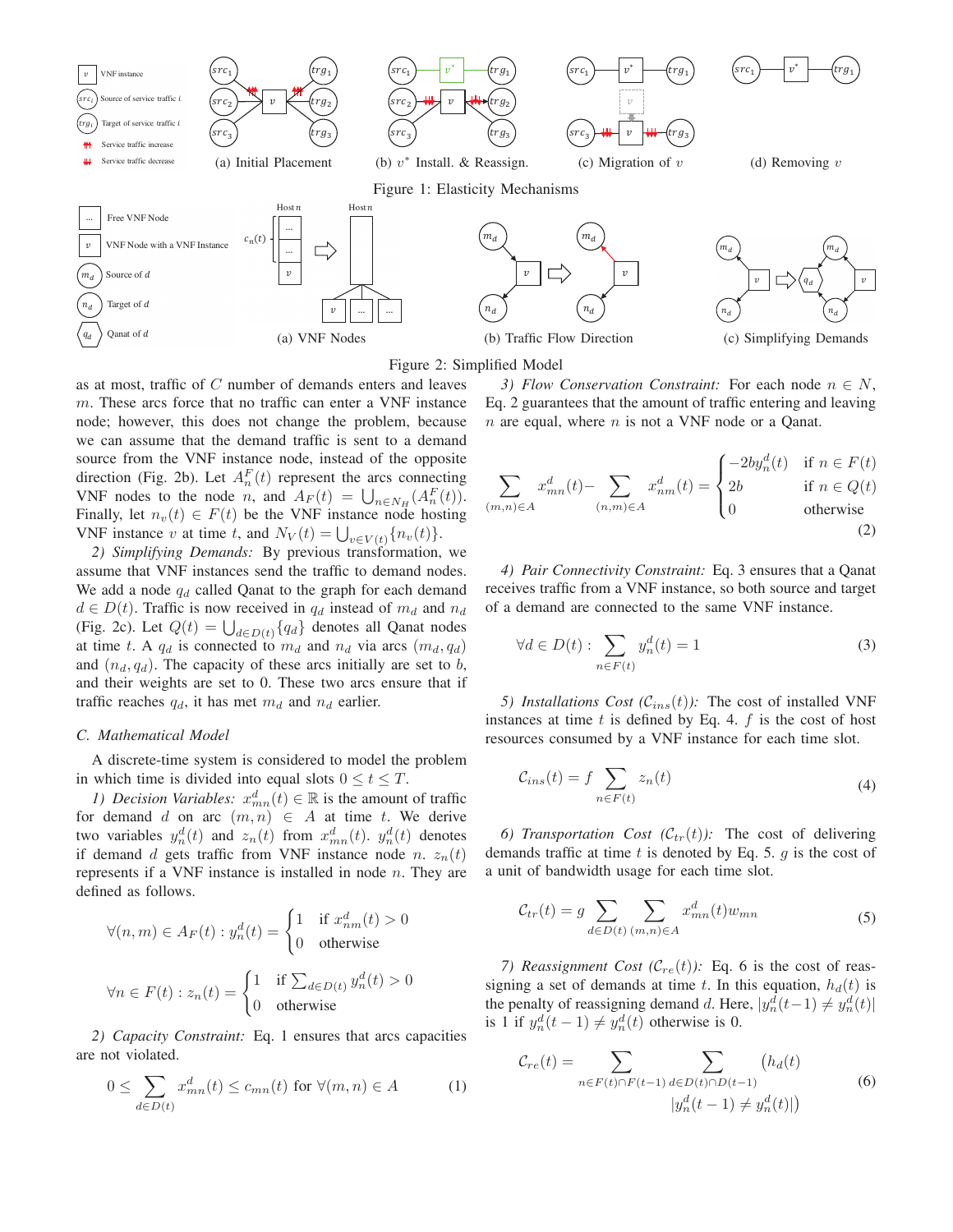*8) Migration Cost* ( $\mathcal{C}_{mig}(t)$ ): This is the cost of migrating a set of VNF instances at time t. In Eq. 7,  $k_v(t)$  is the penalty of migrating VNF instance v. Here,  $|z_n(t-1) \neq z_n(t)|$  is 1 if  $z_n(t-1) \neq z_n(t)$ , otherwise is 0.

$$
C_{mig}(t) = \sum_{n \in F(t) \cap F(t-1)} (k_v(t)|z_n(t-1) \neq z_n(t)|) \quad (7)
$$

*9) Objective Function:* The objective is to minimize Eq. 8.

$$
\lim_{T \to \infty} \frac{1}{T} \sum_{t=0}^{T} \left( \mathcal{C}_{ins}(t) + \mathcal{C}_{tr}(t) + \mathcal{C}_{re}(t) + \mathcal{C}_{mig}(t) \right) \tag{8}
$$

The static version of EVNFP generalizes to the NP-Hard location routing problem (LRP) [3]. An optimal solution needs solving a dynamic version of LRP for each time slot. Due to its intractability, it is not possible to solve the problem for large datacenters. Thus, we break down the problem and solve it independently for each demand arrival or departure. Let  $\overline{T}$ be a time system, and at each  $t \in \overline{T}$ , an arrival or departure occurs. We rewrite the objective function as Eq. 9. Here,  $\lambda_t$  is a weight factor to balance the transportation and installation costs with the migration and reassignment costs.

$$
\min\left(\sum_{t \in \hat{T}} (\mathcal{C}_{ins}(t) + \mathcal{C}_{tr}(t)) + \sum_{t \in \hat{T}} \lambda_t (\mathcal{C}_{re}(t) + \mathcal{C}_{mig}(t))\right) (9)
$$

Although, this problem is easier than the original one, the static version still generalizes to LRP. Hence, we propose a heuristic algorithm for solving this problem in the next section.

## IV. SIMPLE LAZY FACILITY LOCATION

In this section, we describe our solution, Simple Lazy Facility Location (SLFL), including two novel heuristics to handle arrival and departure events. For simplicity, we omit time variable t. Also, we assume function  $flow(n, D^*, R^*)$ that finds the optimal routing of traffic between node  $n$  and demands  $D^*$ , and stores the routes in  $R^*$ . This function finds  $R^*$  in polynomial time by solving the single-commodity mincost flow problem [14].

### *A. Demand Arrival*

Upon new demand  $d$  arrival, a combination of installation, migrations and reassignments can be applied to optimize the placement. Since in most cases the arrival affects its locality, SLFL locally optimizes the placement. Three possible actions are considered: (i) assignment to an existing VNF instance, (ii) migration and (iii) installing a new VNF instance followed by a set of reassignments. The first action assigns  $d$  to an existing VNF instance with the minimum transportation cost. For the two other actions, *migration potential* and *installation potential* metrics are defined as follows:

*Migration potential* is the difference between current transportation cost of  $D_v$  and transportation cost of  $D_v \cup \{d\}$  after possible migration of v to node n. Function  $pot_{\text{min}}$ , defined in algorithm 1, finds this potential and stores routes in  $R^*$ .

*Installation potential* is the difference between the operational cost before and after installing a VNF instance in node

## Algorithm 1 Migration Potential

- 1: function  $pot_{mig}(v, n, R^*)$ 2:  $C \leftarrow$  Transportation cost of  $D_v$ ;  $3:$ \*  $\leftarrow g \times \text{flow}(n, D_v \cup \{d\}, R^*) + \lambda \times k_v;$
- 4: return  $(C C^*)$  if  $(C^*$  is not  $\infty$ ), otherwise  $-\infty$ ;

5: end function

n. We consider a set of reassignments during installation. Function  $pot_{ins}$ , as defined in Algorithm 2, computes the installation potential for a node  $n$ , finds candidate demands  $D^*$  for reassignment, and stores routes in  $R^*$ .

| Algorithm 2 Installation Potential |  |
|------------------------------------|--|
|------------------------------------|--|

|    | 1: <b>function</b> $pot_{ins}(n, R^*)$                                                            |
|----|---------------------------------------------------------------------------------------------------|
| 2: | $e^* \leftarrow -q \times flow(n, \{d\}, R^*)$ ; $D^* \leftarrow \emptyset$ ;                     |
| 3: | for $j = 1$ to $C - 1$ do                                                                         |
| 4: | $d^* \leftarrow$ Find best next demand to reassign;                                               |
| 5: | $e \leftarrow C - (q \times flow(n, D^* \cup \{d, d^*\}, \mathcal{R}) + \lambda \times h_{d^*});$ |
| 6: | break if $(e \leq 0$ or $e \leq e^*$ ;                                                            |
| 7: | $e^* \leftarrow e$ ; $D^* \leftarrow D^* \cup \{d^*\}$ ; $R^* \leftarrow \mathcal{R}$ ;           |
| 8: | end for                                                                                           |
| 9: | return $(e^* - f, D^*)$ ;                                                                         |
|    | 10: end function                                                                                  |
|    |                                                                                                   |

Alg. 3 shows how SLFL handles a demand arrival. The cost of the best assignment is found (lines 3-4). The best migration and installation potential are computed (lines 4-8). If the best installation potential is greater than the best migration potential, a new VNF v is instantiated and demands  $D_{re}$  are reassigned to v (lines 9-14). Otherwise, VNF instance  $v_{mig}$  is migrated to  $n_{\text{mig}}$  (lines 14-17). Finally, in the lack of potential to change,  $d$  is assigned to VNF instance  $v_{asn}$ .

| <b>Algorithm 3 SLFL-Demand Arrival</b>                                                              |  |  |  |  |
|-----------------------------------------------------------------------------------------------------|--|--|--|--|
| 1: function DEMANDARRIVAL $(d)$                                                                     |  |  |  |  |
| $D \leftarrow D \cup \{d\};$<br>2:                                                                  |  |  |  |  |
| $v_{asn} \leftarrow \arg\min_{v \in V} \{ flow(n_v, \{d\}, \emptyset) \}$<br>3:                     |  |  |  |  |
| $p_{asn} \leftarrow g \times flow(n_{v_{assq}}, \{d\}, R^*_{assq});$<br>4:                          |  |  |  |  |
| $(v_{mig}, n_{mig}) \leftarrow \arg \max_{v \in V : n \in F} \{pot_{mig}(v, n, \emptyset)\};$<br>5: |  |  |  |  |
| $e_{mig} \leftarrow pot_{mig}(v_{mig}, R_{mig}^*);$<br>6:                                           |  |  |  |  |
| $n_{ins} \leftarrow \arg \max_{n \in F/N_V} \{pot_{ins}(n, \emptyset)\};$<br>7:                     |  |  |  |  |
| $(e_{ins}, D_{re}) \leftarrow pot_{ins}(n_{ins}, R_{ins}^*)$ ;<br>8:                                |  |  |  |  |
| <b>if</b> $(e_{ins} > -p_{asn})$ and $(e_{ins} \ge e_{mig})$ then<br>9:                             |  |  |  |  |
| $u \leftarrow$ install a facility at $n_{ins}$ ;<br>10:                                             |  |  |  |  |
| Reassign $\forall d \in D_{re}$ and assign d to u;<br>11:                                           |  |  |  |  |
| Route related traffic based on $R_{ins}^*$ ;<br>12:                                                 |  |  |  |  |
| $V \leftarrow V \cup \{u\};$<br>13:                                                                 |  |  |  |  |
| 14:<br>else if $e_{m i q} > -p_{asn}$ then                                                          |  |  |  |  |
| Migrate $v_{\text{m}iq}$ to node $n_{\text{m}iq}$ ;<br>15:                                          |  |  |  |  |
| Assign d to $v_{\text{mid}}$ ;<br>16:                                                               |  |  |  |  |
| Route traffic based on $R_{miq}^*$ ;<br>17:                                                         |  |  |  |  |
| else<br>18:                                                                                         |  |  |  |  |
| Assign d to $v_{asn}$ ;<br>19:                                                                      |  |  |  |  |
| 20:<br>Route traffic based on $R_{asa}^*$ ;                                                         |  |  |  |  |
| end if<br>21:                                                                                       |  |  |  |  |
| 22: end function                                                                                    |  |  |  |  |
|                                                                                                     |  |  |  |  |

## *B. Demand Departure*

Similar to an arrival event, SLFL locally optimizes the placement of VNF instances upon departure of demand d. Assume that  $d$  was assigned to VNF instance  $v$ . Two actions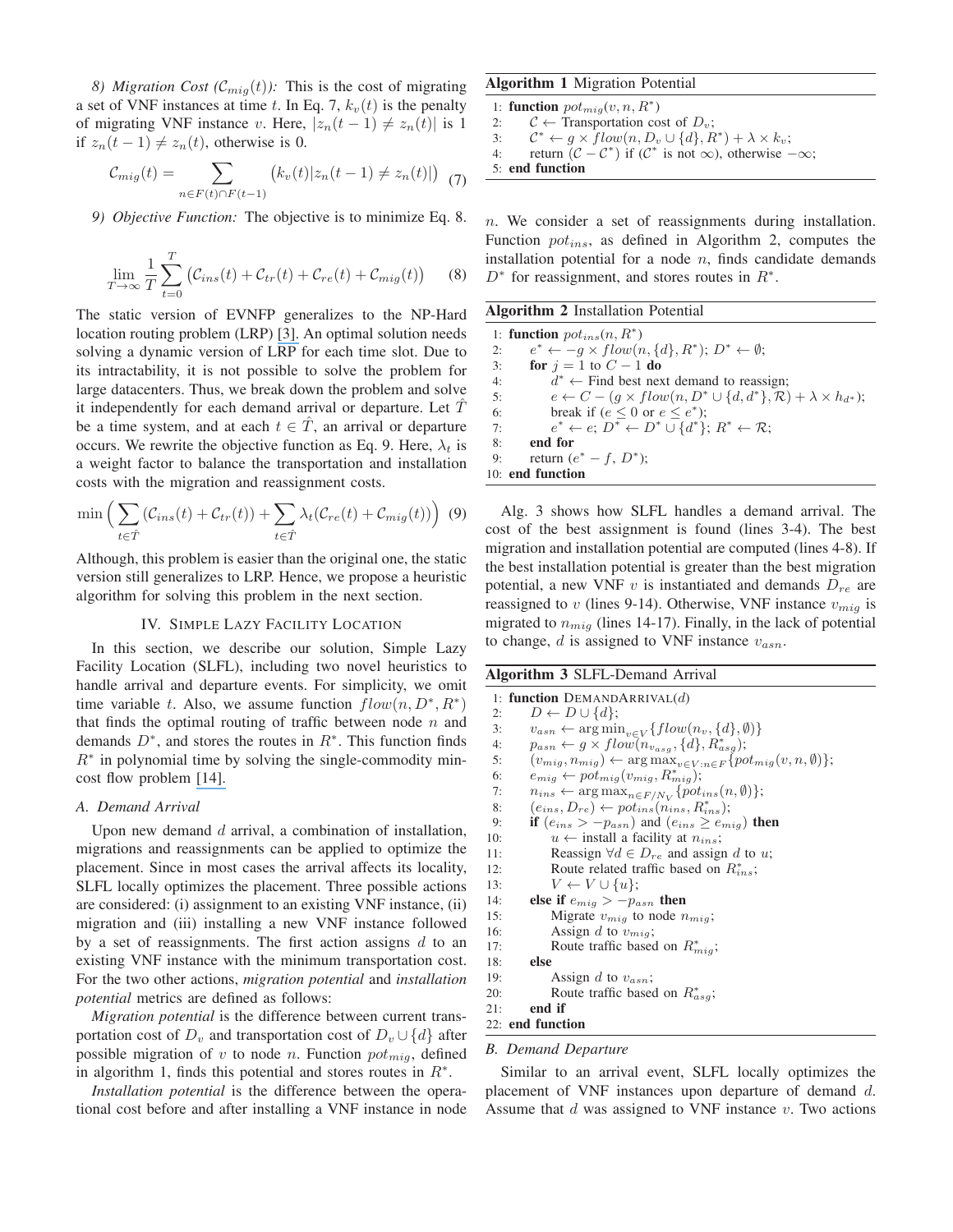are considered: (i) migration of  $v$ , and (ii) removal of  $v$ . We define *emigration potential* and *removal potential* metrics for migration and removal of  $v$  as follows:

*Emigration potential* defined in Alg. 4 is the difference in transportation cost of  $D<sub>v</sub>$  before and after migration of v to node n.

| <b>Algorithm 4</b> Emigration Potential                                        |  |
|--------------------------------------------------------------------------------|--|
| 1: function $pot_{emg}(v, n, R^*)$                                             |  |
| 2: $C \leftarrow$ Transportation cost of $D_v$ ;                               |  |
| 3: $\mathcal{C}^* \leftarrow g \times flow(n, D_v, R^*) + \lambda \times k_v;$ |  |
| return ( $C - C^*$ ) if $C^*$ is not $\infty$ , otherwise $-\infty$ ;<br>4:    |  |
| 5: end function                                                                |  |
|                                                                                |  |

*Removal potential* is the difference in operational-cost before and after the removal of  $v$ . Similar to installation potential, a set of reassignments are considered. Function  $pot_{rm}$ , defined in Alg. 5, computes the removal potential of  $v$ , finds candidate VNF instances  $V_{re}$  for reassignment of  $D_v$ , and stores routes in  $R^*$ .

Algorithm 5 Removing Potential

1: **function**  $pot_{rmv}(v, R^*)$ 2:  $\{D_{re}, V_{re}\} \leftarrow \{\emptyset, \emptyset\}; e^* \leftarrow f;$ 3:  $\tilde{\mathcal{C}} \leftarrow$  Transportation cost of  $D_v$ ;  $4:$  $\mathcal{C}^* \leftarrow 0; U \leftarrow V/{v};$ 5: for all  $d_v \in D_v$  do 6:  $v_{re} \leftarrow$  best VNF instance for reassignment of  $d_v$ ; 7:  $C^* \leftarrow C^* + g \times flow(n_{v_{re}}, \{i\}, R_{re}^*) + \lambda \times h_{d_v};$ 8: if  $C^*$  is  $\infty$  then 9: e  $e^* \leftarrow 0; \{D_{re}, V_{re}\} \leftarrow \{\emptyset, \emptyset\};$ 10: break; 11: end if 12:  ${V_{re}, D_{re} \} \leftarrow {V_{re} \cup v_{re}, D_{re} \cup d};$ 13:  $R^* \leftarrow R^* \cup R_{re}^*;$ 14: end for 15: return  $(e^* + (\mathcal{C} - \mathcal{C}^*), \{D_{re}, V_{re}\})$ ; 16: end function

Finally, algorithm 6 defines how SLFL handles a demand departure. First,  $v$ 's resources assigned to  $d$  are released (line 2). Then, the best node to migrate and emigration potential are computed (lines 3-4). The removal potential and possible reassignments are determined (line 5). If removal potential is positive and greater than emigration potential,  $v$  is removed and its demands are reassigned to other VNF instances (lines 6-12). Otherwise, if emigration potential is positive,  $v$  is migrated to a more optimal node (lines 13-16).

#### V. EVALUATION

## *A. Experimental Setup*

We have implemented  $SLFL<sup>1</sup>$  and evaluated its performance by simulations on a data center topology with 99 nodes (45 switches and 54 hosts). We used a 6-ary Fat-tree topology [2] providing full bisection bandwidth. Each host has 8 CPU cores, 8GB of memory, and contains a 1Gbps network adapter. A host CPU consumes 140W of power at electricity cost of

## Algorithm 6 SLFL-Demand Departure

|     | 1: function DEMANDDEPARTURE $(d, v)$                                         |
|-----|------------------------------------------------------------------------------|
| 2:  | Release v's resources assigned to $d$ ;                                      |
| 3:  | $n_{emg} \leftarrow \arg \max_{n \in F/N_V} \{pot_{emg}(v, n, \emptyset)\};$ |
| 4:  | $e_{emg} \leftarrow pot_{emg}(v, n_{emg}, R_{emg}^*);$                       |
| 5:  | $(e_{rmv}, \{D_{re}, V_{re}\}) \leftarrow pot_{rmv}(v, R_{rmv}^*)$ ;         |
| 6:  | <b>if</b> $(e_{rmv} > 0)$ and $(e_{rmv} > e_{ema})$ then                     |
| 7:  | $V \leftarrow V/\{v\};$                                                      |
| 8:  | Remove facility $v$ :                                                        |
| 9:  | for all $\{d_{re}, v_{re}\}\in \{D_{re}, V_{re}\}\$ do                       |
| 10: | Reassign $d_{re}$ to $v_{re}$ ;                                              |
| 11: | end for                                                                      |
| 12: | Route traffic based to $R_{r m v}^*$ ;                                       |
| 13: | else if $e_{emq} > 0$ then                                                   |
| 14: | Migrate v to the node $n_{ema}$ ;                                            |
| 15: | Route traffic based to $R_{ema}^*$ ;                                         |
| 16: | end if                                                                       |
|     | 17: end function                                                             |

 $\div 11$  per kWh<sup>2</sup>. We select Bro IDS<sup>3</sup> as a representative VNF providing a capacity of 80 Mbps. We assume that Bro can be installed on a VM which requires 1 vCPU and, 1GB of memory. In regards to bandwidth, we set the cost of using a unit of bandwidth for a link to 20% of the power consumption cost. Regrading the migration penalty  $k_v(t)$ , the full memory (1GB) of VNF instance  $v$  is transported from original VNF node  $n_v(t - 1)$  to new VNF node  $n_v(t)$ . The reassignment penalty  $h_d(t)$  involves transporting a fraction of memory of VNF instance  $v_d(t-1)$  to new VNF instance  $v_d(t)$ . This fraction is relative to the VNF instance's maximum capacity.

We model demand arrival using Poisson distribution with an average rate of 1 demand per second. The lifetime of a demand follows an exponential distribution with an average of 1800 seconds. Demand nodes are uniformly distributed in the data-center network. We set  $b = 20$ Mbps and  $\lambda = 1$ .

We compare SLFL with *Random* and *First-Fit* placements. Upon a demand arrival, Random placement randomly selects a VNF instance with the sufficient residual capacity and bandwidth. Otherwise, a VNF instance is installed in a random not-saturated host with enough bandwidth. First-Fit selects the first not-saturated VNF instance with adequate residual bandwidth. If not, a VNF instance is installed in the first not-saturated host with adequate available bandwidth. Upon demand departure, both algorithms remove a VNF instance if this instance has no assigned demand.

## *B. Acceptance and Utilization*

Fig. 3 depicts workload acceptance and resources utilization. As shown in Fig. 3a, SLFL accepts 97% of workload whereas Random and First-Fit accept 48% and 45% of workload, respectively. Bandwidth, host, and VNF resource utilization are depicted in Fig. 3b, Fig. 3c and Fig. 3d, respectively. Random and First-Fit quickly exhaust bandwidth resources (utilization of 94% and 92%, respectively) causing low host resource utilization (45% and 44%, respectively).

<sup>1</sup>https://github.com/miladghaznavi/Elastic-VNF-Placement

<sup>2</sup>Electric Power Monthly, www.eia.gov/electricity/monthly/pdf/epm.pdf.

<sup>&</sup>lt;sup>3</sup>The Bro Network Security Monitor, www.bro.org